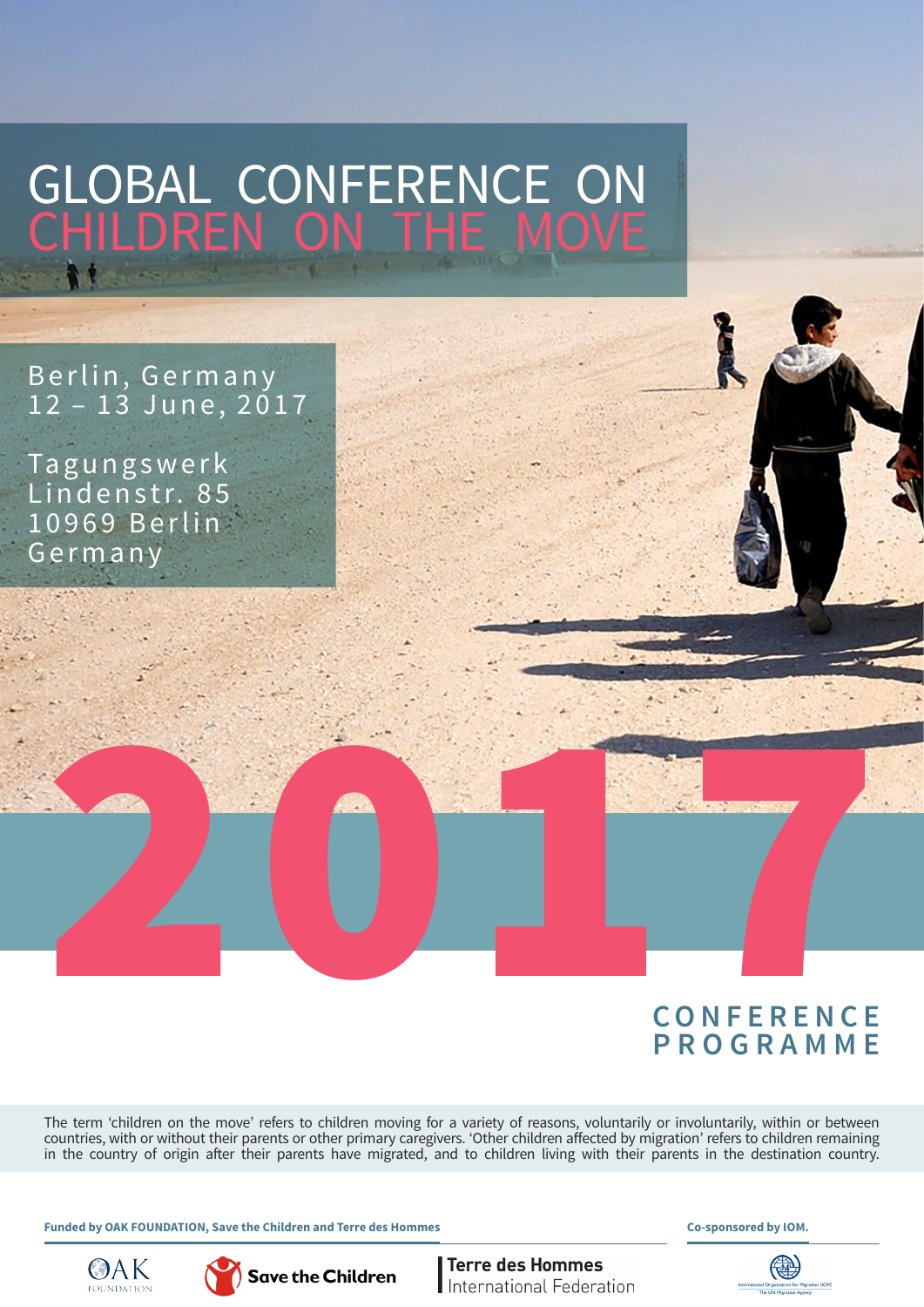### Saturday 10<sup>th</sup> and Sunday 11<sup>th</sup> June

**Preparatory Meetings for Children and Youth**

#### DAY<sub>1</sub> Monday 12th June

#### **8:30-9:30 Registration & Welcome**

| <b>Plenary - Setting the Scene</b><br>10:00-11:15 |  |  |  |  |  |  |
|---------------------------------------------------|--|--|--|--|--|--|

*One year on from the adoption of the New York Declaration on Refugees and Migrant and as the international community prepares to develop the two Global Compacts for*  safe, orderly and regular migration and for refugees, panelists in this plenary debate will reflect on the progress made to date and on the challenges still in front of us to ensure *that all children on the move are adequately protected, supported and empowered. The session will be followed by questions and answers from the floor.* 

#### **11:45-12:45 Plenary – Where Generations Meet**

*In this plenary session children and young people will discuss with senior leaders about the experience of being 'on the move', the challenges and the possible solutions for providing support and care to children and their families throughout these difficult journeys and ensuring children and young people are fully listened to. This session will be followed by questions and answers from the floor.*

#### **12:45-14:15 Lunch**

#### JOINT COMMEMORATION EVENT:

**5th Anniversary of the Global Campaign to End Child Immigration Detention and the Destination Unknown Campaign.**

#### **14:15-15:30 Interactive Thematic Sessions**

*In these 4 interactive thematic sessions, participants will focus on building a shared understanding of the context, constraints, and potential conflicts that stop progress and how to collaborate, construct, and crystallise potential solutions and concrete recommendations for inclusion in the global compacts. Discussion starters*  including experts and professionals from different agencies will kick-start the group work. The sessions will be running in parallel and will be repeated after the coffee *break to allow participants to attend more than one theme.*

#### THEME 1

#### **PROVISION OF APPROPRIATE PROTECTION, CARE, RECEPTION AND ALTERNATIVES TO CHILD IMMIGRATION DETENTION**

*This session will focus on the elements of systems of protection and care for children on the move that should be in place to provide a safe, nurturing and protective environment to children, including relevant standards of short and long term reception and care; alternatives to detention; identification, referral and case management for vulnerable children and measures for the prevention and response to the risks of violence, abuse and exploitation, including trafficking.*

#### **ACCESS TO SERVICES including Education and Health** *This session will focus on access to services by children on the move and other children affected by migration and in particular to access to health, psychosocial support and to early years, primary, secondary and tertiary*

*education. It will discuss a range of examples to explore how the barriers to children's access to services due to migration status can be overcome and propose concrete recommendations for inclusion in the Compacts.*

# THEME 3

#### **SOLUTIONS**

*This session will look at concrete recommendations to increase access to safe and legal migration pathways for children and their families, such as family reunification, resettlement, humanitarian visas, student scholarships, vocational training. It will also discuss access to sustainable solutions that are in the best interests of the child and take children's views into account, such as BIA/BID procedures, regularization, or child rights compliant returns.*

#### **INTEGRATION AND NON-DISCRIMINATION**

*This session will discuss issues of discrimination, racism and xenophobia against children on the move, and explore strategies for empowering and supporting both children on the move and host communities to ensure the equitable treatment of all children.* 

#### **15:30-16:00 Coffee Break**

#### **16:00-17:30 Interactive Thematic Sessions**

*The same thematic sessions will be repeated after the coffee break to allow participants to attend more than one theme.*

#### THEME 1

**PROVISION OF APPROPRIATE PROTECTION, CARE, RECEPTION AND ALTERNATIVES TO CHILD** 

## **ACCESS TO SERVICES including Education and Health**

THEME 3 **LUTIONS** 

**INTEGRATION AND NON-DISCRIMINATION**

**18:30 Welcome Dinner/Reception**